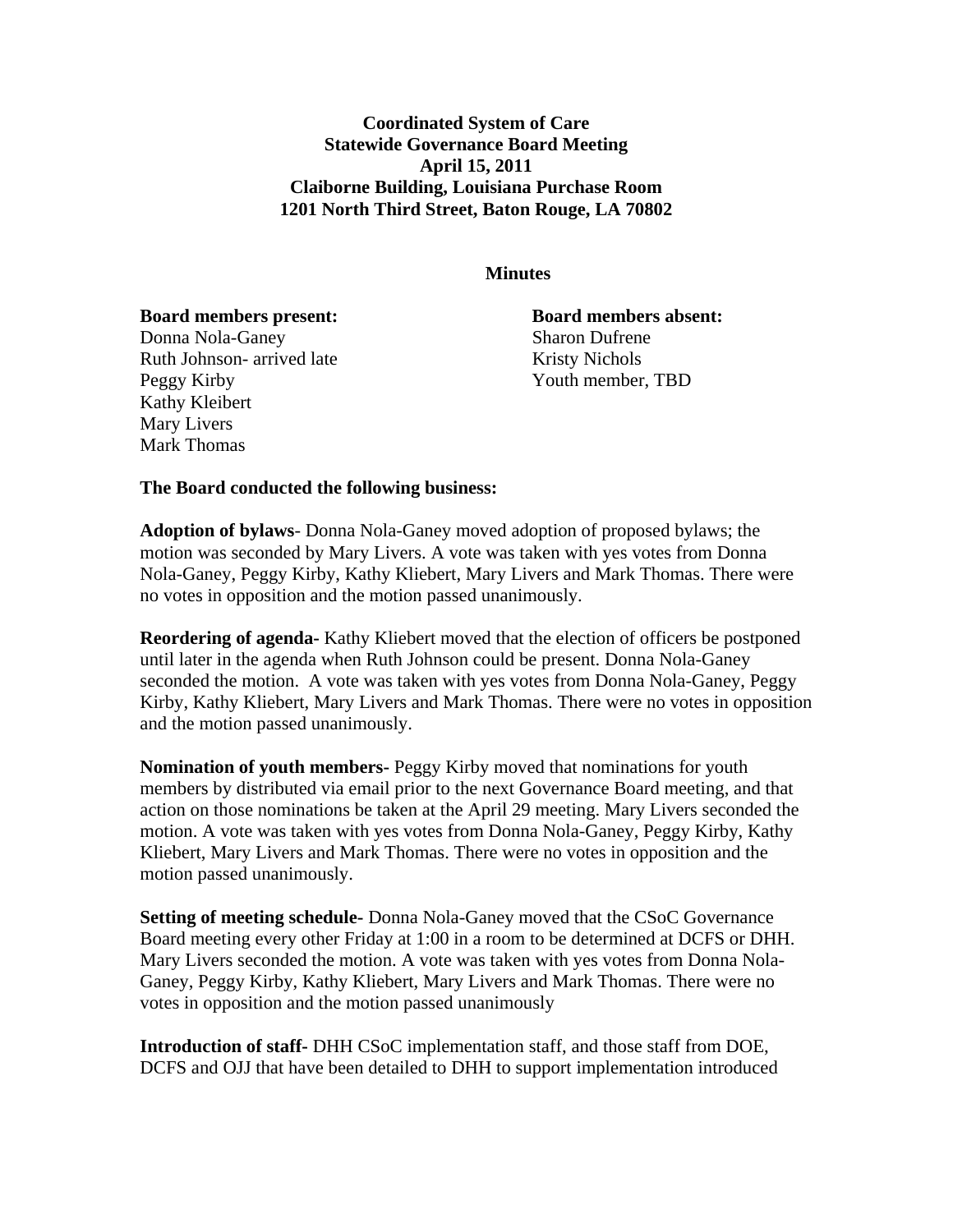themselves to the Governance Board. Board members expressed appreciation for the work being done by the staff.

**Open meetings law review-** Stephen Russo, DHH Executive Council, presented an overview of the open meeting law and its application to the business and meetings of the CSoC Governance Board.

**Election of officers-** Kathy Kliebert moved that Ruth Johnson serve as chair of the CSoC Governance Board. Donna Nola-Ganey seconded the motion. A vote was taken with yes votes from Donna Nola-Ganey, Ruth Johnson, Peggy Kirby, Kathy Kliebert, Mary Livers and Mark Thomas. There were no votes in opposition and the motion passed unanimously.

Kathy Kliebert then moved that Mark Thomas serve as the Vice Chair of the CSoC Governance Board. Donna Nola-Ganey seconded the motion. A vote was taken with yes votes from Donna Nola-Ganey, Ruth Johnson, Peggy Kirby, Kathy Kliebert, Mary Livers and Mark Thomas. There were no votes in opposition and the motion passed unanimously.

**Establishment of standing meeting agenda items-** Mary Livers moved that the following items be adopted as standing meeting agenda items. Donna Nola-Ganey seconded the motion. A vote was taken with yes votes from Donna Nola-Ganey, Ruth Johnson, Peggy Kirby, Kathy Kliebert, Mary Livers and Mark Thomas. There were no votes in opposition and the motion passed unanimously. The adopted agenda items are as follows:

a. Status report on authorities

- b. Status report on SMO RFP
- c. Status report on RFA processes
- d. Standing and Special workgroup reports and recommendations
	- i. Quality Assurance Committee
	- ii. Finance and Audit Committee
	- iii. Workforce Development and Training workgroup
	- iv. FSO workgroup
	- v. IT
- e. New business
- f. Action items
- g. Other
- h. Public comment

Kathy Kliebert moved that Unfinished Business be added to the agenda as a standing item follow New Business. Donna Nola-Ganey seconded the motion. A vote was taken with yes votes from Donna Nola-Ganey, Ruth Johnson, Peggy Kirby, Kathy Kliebert, Mary Livers and Mark Thomas. There were no votes in opposition and the motion passed unanimously.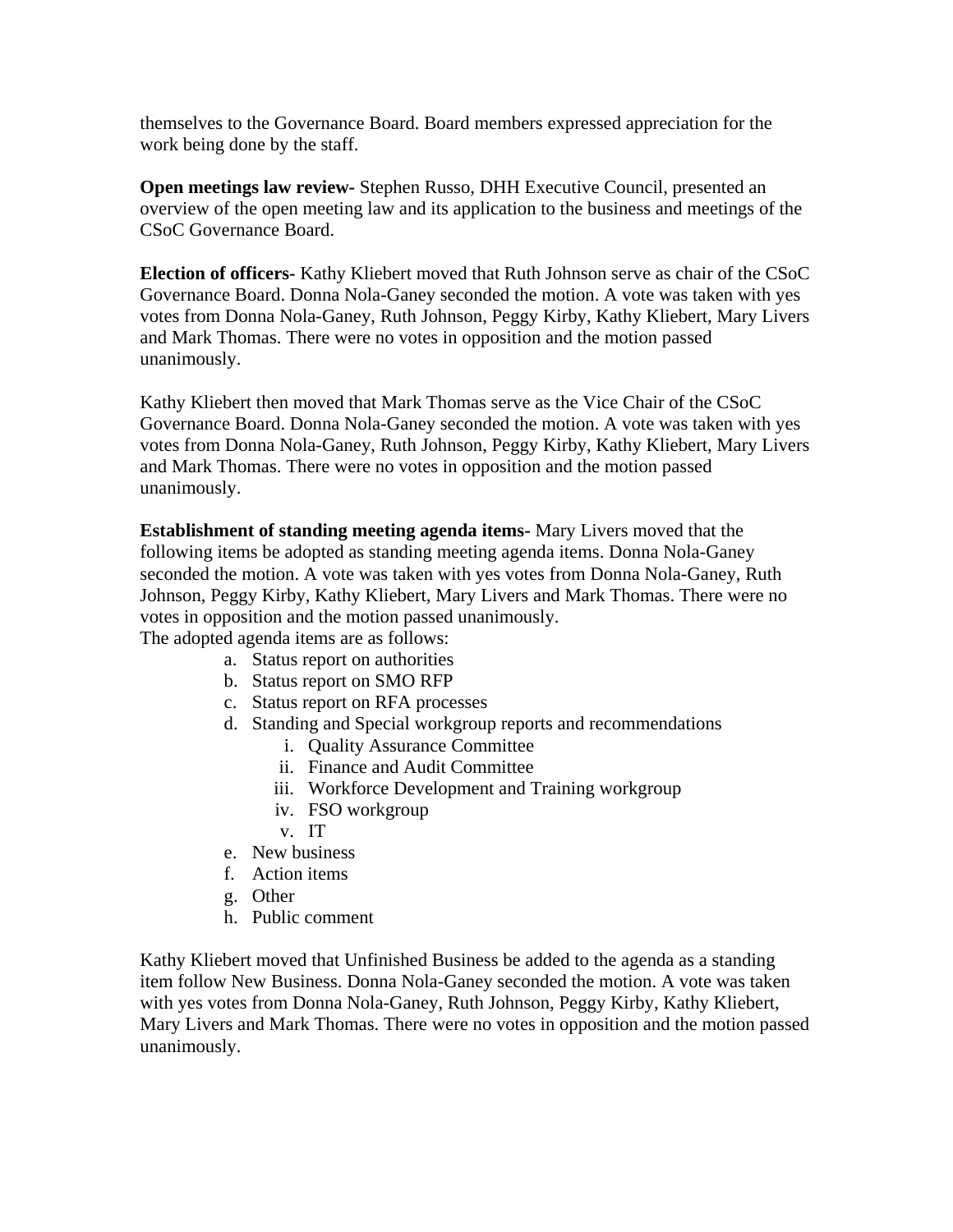Peggy Kirby moved that Roll Call be added to the beginning of the agenda as a standing item. Kathy Kliebert seconded the motion. A vote was taken with yes votes from Donna Nola-Ganey, Ruth Johnson, Peggy Kirby, Kathy Kliebert, Mary Livers and Mark Thomas. There were no votes in opposition and the motion passed unanimously.

Peggy Kirby moved that Call to Order be added to the beginning of the agenda as a standing item. Kathy Kliebert seconded the motion. A vote was taken with yes votes from Donna Nola-Ganey, Ruth Johnson, Peggy Kirby, Kathy Kliebert, Mary Livers and Mark Thomas. There were no votes in opposition and the motion passed unanimously.

**Approval of Memorandum of Understanding (MOU) between OBH/Medicaid and CSoC Governance Board**- Kathy Kliebert moved adoption of the proposed MOU and Donna Nola Ganey seconded the motion. A vote was taken with yes votes from Donna Nola-Ganey, Ruth Johnson, Peggy Kirby, Kathy Kliebert, Mary Livers and Mark Thomas. There were no votes in opposition and the motion passed unanimously.

**Request from Ascension Parish-** Donna Nola-Ganey moved to approve a request from Ascension Parish stakeholders to join with Act 1225 Region 2, rather than its specified region of Act 1225 Region 4, provided that documentation is provided that Region 4 stakeholders agree with Ascension's move (as documentation from Region 2 and Ascension stakeholders demonstrates their agreement). Mark Thomas seconded the motion. A vote was taken with yes votes from Donna Nola-Ganey, Ruth Johnson, Peggy Kirby, Kathy Kliebert, Mary Livers and Mark Thomas. There were no votes in opposition and the motion passed unanimously.

**Policy Questions from CSoC Helpdesk email account-** Kathy Kliebert moved that the answer is "No" to the question "Would there be a conflict of interest if the FSO had contracts with any of the services providers in the CSoC?" Peggy Kirby seconded the motion. A vote was taken with yes votes from Donna Nola-Ganey, Ruth Johnson, Peggy Kirby, Kathy Kliebert, Mary Livers and Mark Thomas. There were no votes in opposition and the motion passed unanimously.

Kathy Kliebert moved that the answer be "It would be a conflict of interest for Wraparound Agency (WAA) staff to also by employed by a provider agency" in response to the question "Can a wraparound agency have members of its staff who are also employed by service providing agency?" Ruth Johnson seconded the motion. A vote was taken with yes votes from Donna Nola-Ganey, Ruth Johnson, Peggy Kirby, Kathy Kliebert, Mary Livers and Mark Thomas. There were no votes in opposition and the motion passed unanimously.

Peggy Kirby moved that the previous answer of "providers may serve on the WAA governing board so long as the requirement for family participation is met, majority of board members are not providers and strict conflict of interest policies are adopted by the board" be restated to the same question submitted again "Can a wraparound agency have on its Board members who are employed by service providers" Donna Nola Ganey seconded. A vote was taken with yes votes from Donna Nola-Ganey, Ruth Johnson,